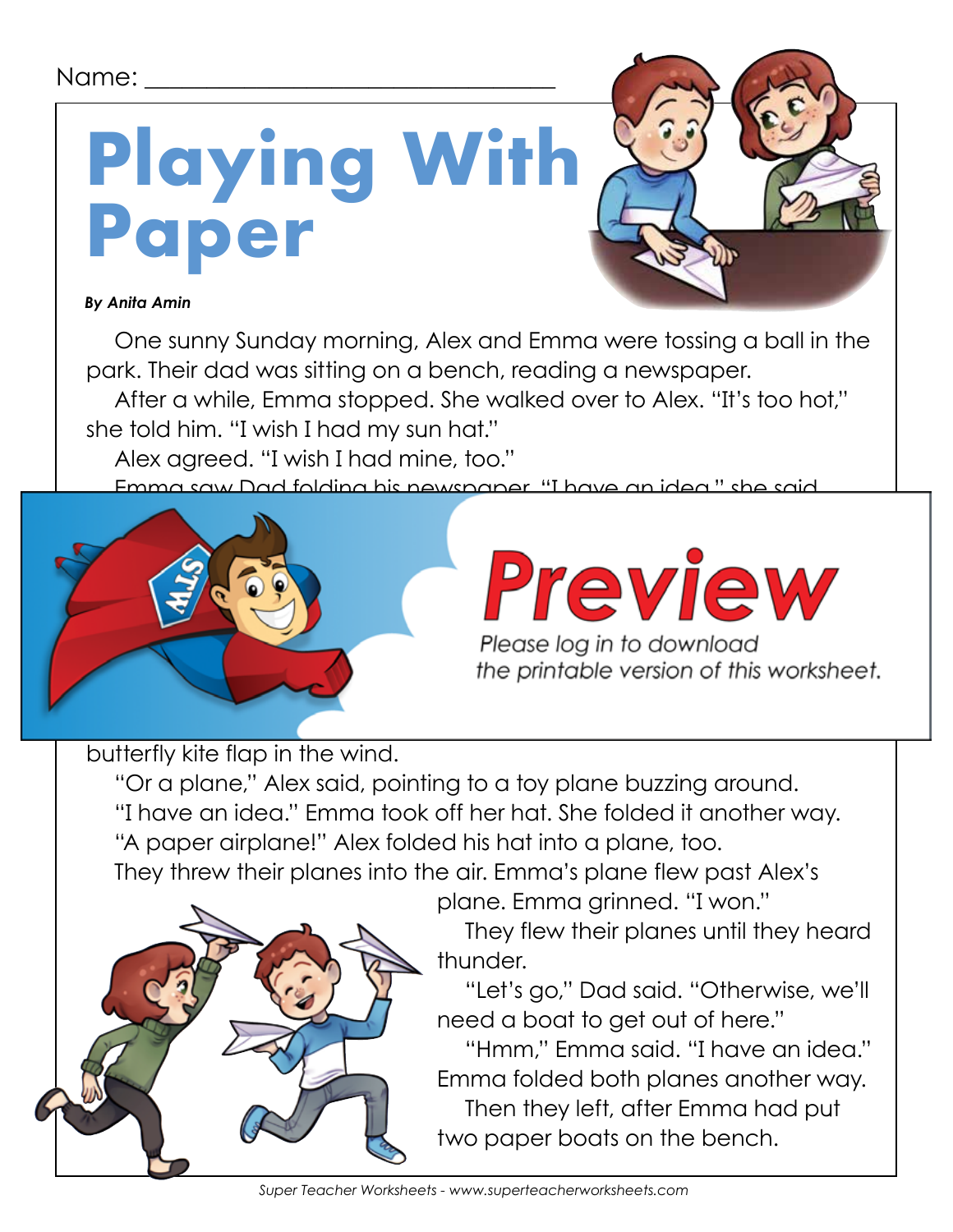| Name:<br><b>Playing With</b><br>Paper<br><b>By Anita Amin</b><br>1. Where and when does the story take place?<br><b>2.</b> What was Emma and Alex's dad doing in the park?                                                                                                                                                                                                                      |  |
|-------------------------------------------------------------------------------------------------------------------------------------------------------------------------------------------------------------------------------------------------------------------------------------------------------------------------------------------------------------------------------------------------|--|
| Preview<br>Please log in to download<br>the printable version of this worksheet.                                                                                                                                                                                                                                                                                                                |  |
| <b>4.</b> Whose plane flew farther- Emma's or Alex's? ________________________________<br>5. Why did Emma and Alex leave the park?<br><b>a.</b> They were tired of playing with paper.<br><b>b.</b> They were bored.<br>c. The weather was getting bad.<br><b>d.</b> Emma's dad was done reading the paper.<br>6. In the beginning of the story, the weather was ______________________________ |  |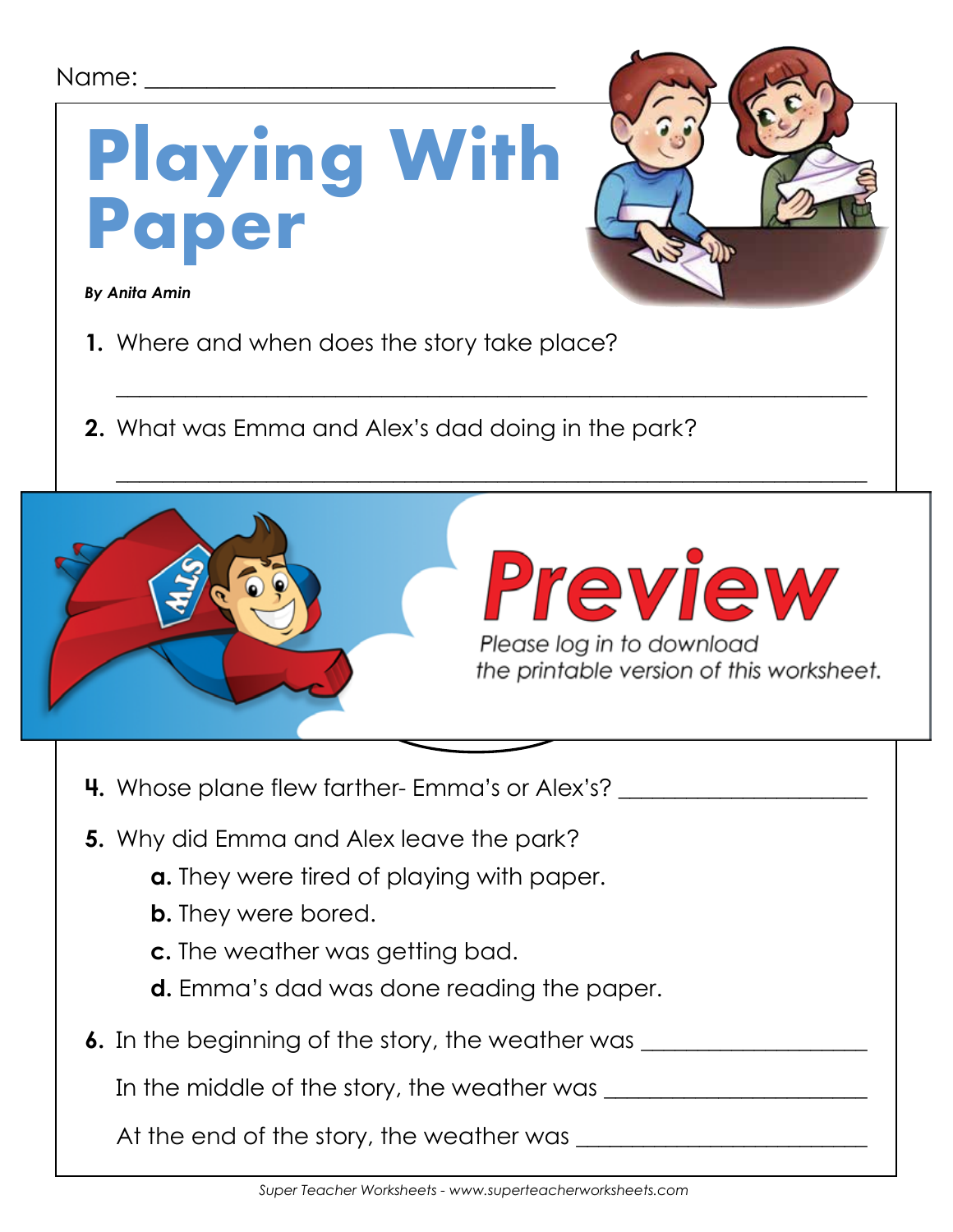| Name: 120                                                                    |                                                                                         |
|------------------------------------------------------------------------------|-----------------------------------------------------------------------------------------|
| Playing With<br>Paper                                                        |                                                                                         |
| <b>By Anita Amin</b>                                                         |                                                                                         |
| full word on the line. Be sure you spell each word correctly.                | Fill in the missing vowels to create words from the story. Then write the               |
| 1. n $\_\_\_$ w s p $\_\_$ p $\_\_$ r                                        |                                                                                         |
| <b>clue:</b> large paper with news stories                                   |                                                                                         |
|                                                                              | <b>Preview</b><br>Please log in to download<br>the printable version of this worksheet. |
| 4. $p$ _____ $cn$ ____ $ck$ ____ $ng$<br><b>clue:</b> eating outside         | 4. <u>— — — — — — — —</u>                                                               |
| 5. $b$ ___ t t ___ r f l ___<br><b>clue:</b> insect with big, colorful wings |                                                                                         |
| 6. gr __ n n __ d<br><b>clue:</b> smiled                                     |                                                                                         |
| 7. th ___ n d ___ r<br><b>clue:</b> loud sound during or<br>before a storm   |                                                                                         |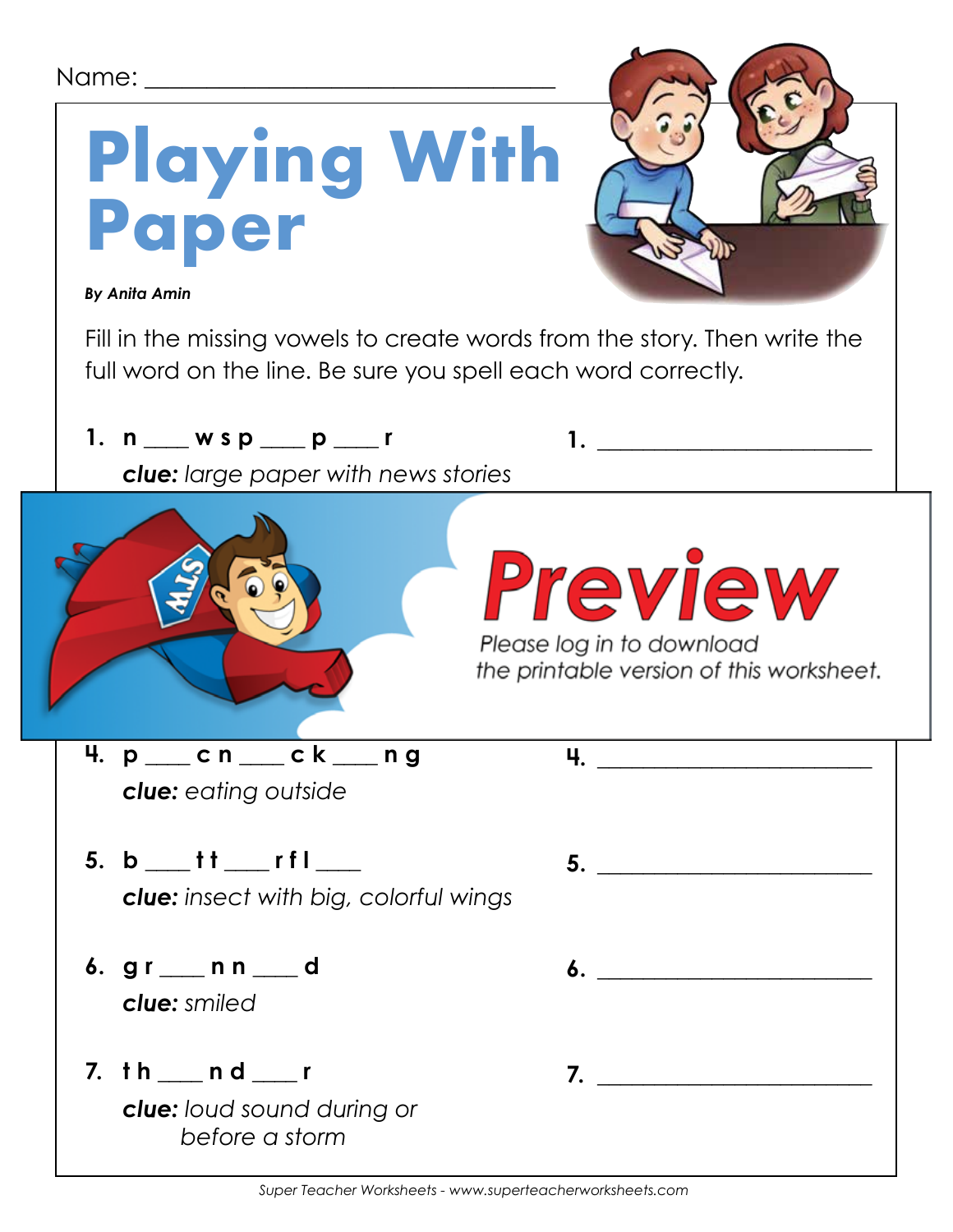### **ANSWER KEY**

## **Playing With Paper**

**5.** Why did Emma and Alex leave the park?

**c. The weather was getting bad.**

**b.** They were bored.

**paper boats**

**a.** They were tired of playing with paper.

d. Emma <sup>st</sup> dad was done reading the paper. The paper of the paper. The paper of the paper. The paper. The paper.

*By Anita Amin*



**Emma's**

**paper hats**

**6.** In the beginning of the story, the weather was **sunny** In the middle of the story, the weather was \_\_\_\_\_\_\_\_\_\_\_\_\_\_\_\_\_\_\_\_\_\_\_ **windy** At the end of the story, the weather was <u>Stormy (also accept a sta</u> **cloudy or thundering)**

**4.** Whose plane flew farther- Emma's or Alex's? \_\_\_\_\_\_\_\_\_\_\_\_\_\_\_\_\_\_\_\_\_\_

**paper airplanes**

**Three Things Emma Made**